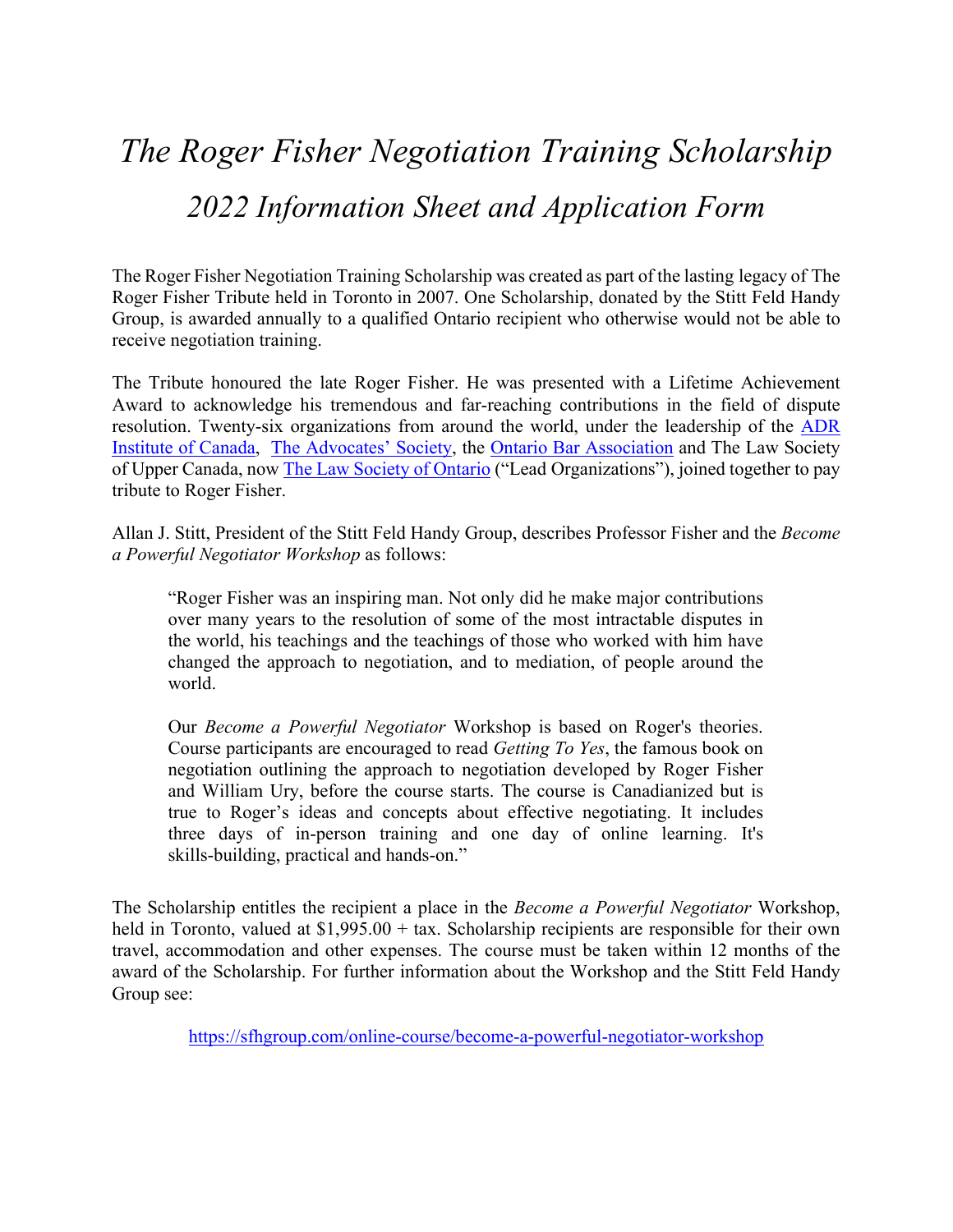# *Eligibility*

The Scholarship is available to a resident of Ontario who:

- (1) would not otherwise be able to obtain negotiation training;
- (2) has demonstrated an interest in negotiation skills and dispute resolution;
- (3) would benefit the community at-large, and/or public interest, community, or pro bono organization(s) or company(ies) with which the person is involved, by the person strengthening his or her negotiation and dispute resolution skills, thereby leveraging the value of the training beyond the Scholarship recipient, and
- (4) would benefit personally from negotiation training.

# *Selection of Scholarship Recipient*

The Roger Fisher Negotiation Training Scholarship is committed to equality, diversity and inclusion. We encourage applicants from equity seeking groups including women, Indigenous peoples, francophones, persons with disabilities, racialized peoples and members of the 2SLGBTQIA+ communities, irrespective of their age, in Ontario.

The Roger Fisher Negotiation Training Scholarship Committee ("Scholarship Committee") solicits applications for the Scholarship each year, and selects the recipient, applying the four Eligibility criteria outlined above, in its sole discretion. The Scholarship is administered by the Lead Organizations. The Committee is comprised of representatives of the Lead Organizations, the Ontario Community Mediation Coalition, and other leaders in the ADR field.

### *Applications*

In completing the attached Application Form, applicants should include an outline of their background and experience in Section A and explain the ways in which they satisfy each of the four Eligibility criteria, outlined above, in Section B. **Previous applicants, who were not selected, are encouraged to reapply, with updated materials.**

Applicants should include one or more supporting letters, if possible, from (a) the organization(s) or company(ies) with which the applicant is involved (as referred to in the third Eligibility criteria) and (b) others who are in a position to support the applicant's statement about how he or she satisfies each of the four Eligibility criteria. The letters supporting the Application should be listed in Section C of the Application Form.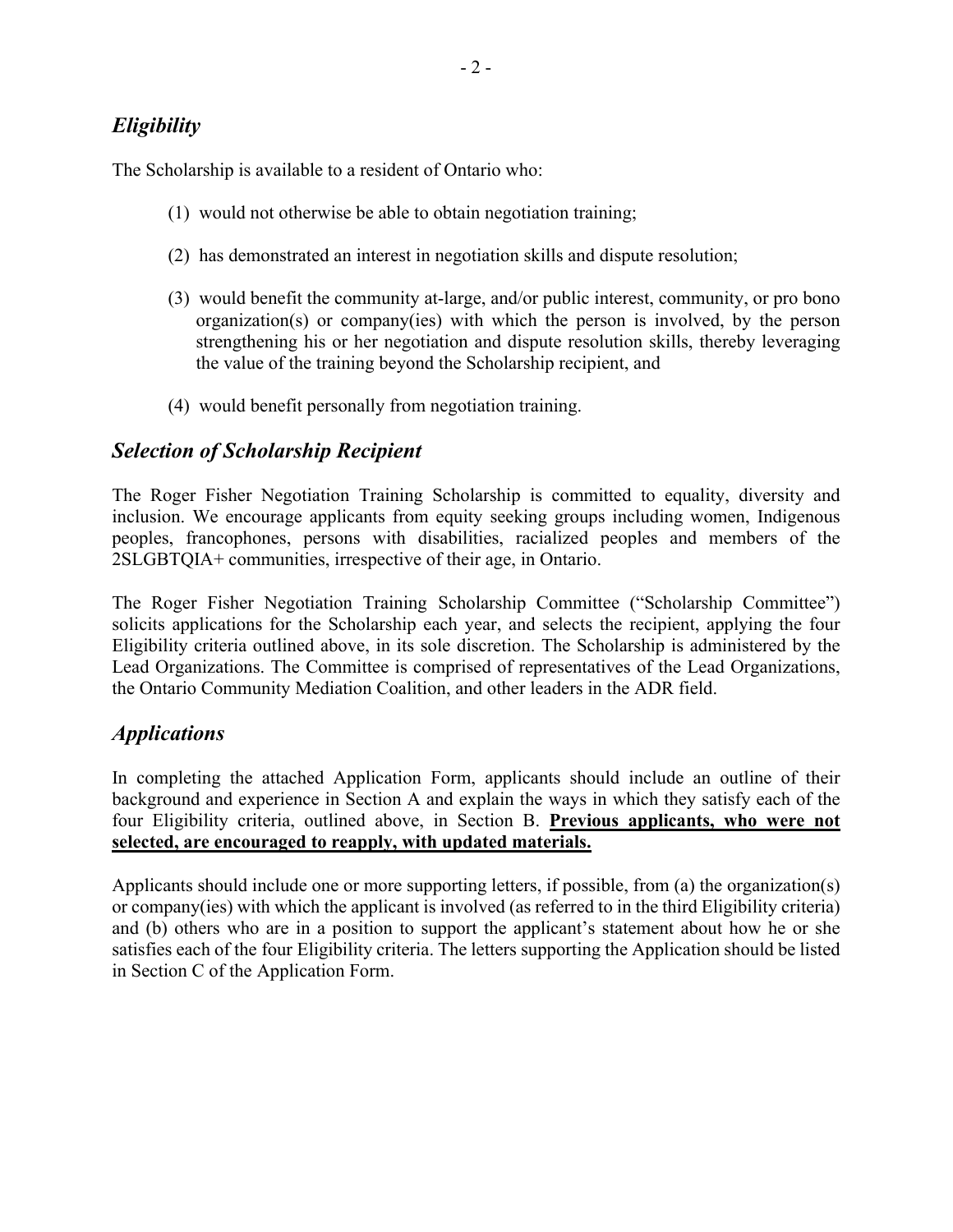**Applications (together with all supporting letters) must be received by 5:00 p.m. (Toronto time) on May 31, 2022.** They can be e-mailed, faxed, delivered or mailed.

E-mail: [sdhanju-dhillon@torkinmanes.com](mailto:sdhanju-dhillon@torkinmanes.com) Please include in the Subject line: "Application for The Roger Fisher Negotiation Training Scholarship" (Remember to attach the Application Form and supporting letters, if any.)

Fax: 1-877-689-3896 (Be sure to include a fax cover page.)

Mailing/Delivery Address:

 The Roger Fisher Negotiation Training Scholarship c/o Sumeet (Sonu) Dhanju-Dhillon Torkin Manes LLP 151 Yonge Street, Suite 1500 Toronto, ON M5C 2W7

Candidates may be invited, in the discretion of the Committee, for a telephone or an in-person interview.

The person selected to receive the Scholarship will be notified and all applicants will be informed of the outcome.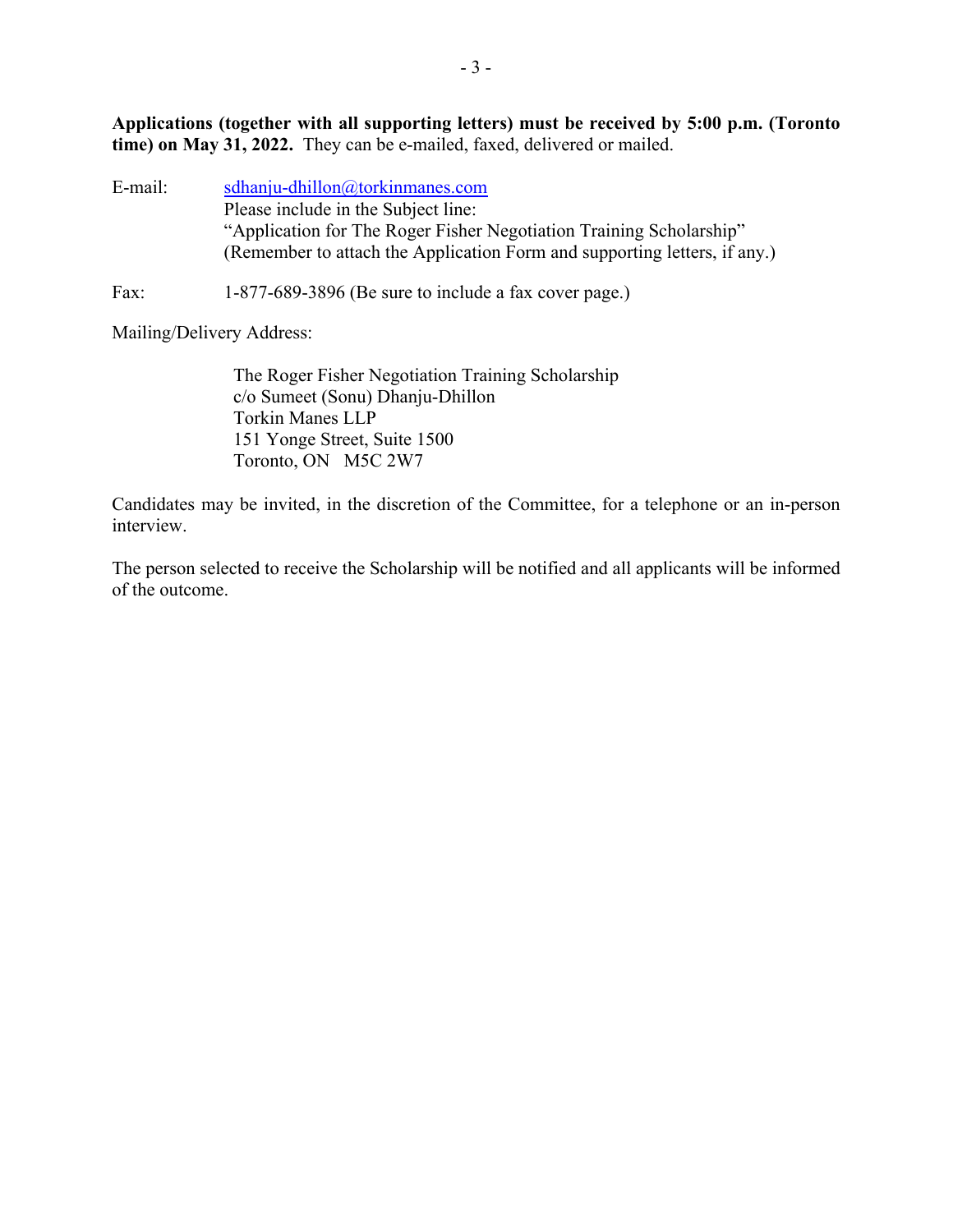# **APPLICATION FORM**

## **THE ROGER FISHER NEGOTIATION TRAINING SCHOLARSHIP**

**Application Forms, together with all supporting letters must be received by 5:00 p.m. (Toronto time) on May 31, 2022.** They can be e-mailed, faxed, delivered or mailed. Addresses and fax numbers are in the Information Sheet with this Application Form and are set out at the end of this Application Form.

| Name of Applicant:                                 |         |  |  |
|----------------------------------------------------|---------|--|--|
| Address:                                           |         |  |  |
|                                                    |         |  |  |
| $\mathbf{D}$ le and $(\mathbf{D}$ and $\mathbf{D}$ | $(T-1)$ |  |  |

Phone (Daytime): \_\_\_\_\_\_\_\_\_\_\_\_\_\_\_\_\_\_\_\_\_\_\_\_ (Evening) \_\_\_\_\_\_\_\_\_\_\_\_\_\_\_\_\_\_\_\_\_\_\_\_\_\_\_ Fax (if any):  $\qquad \qquad$  Email:

A. Please outline your (1) general education and training, and (2) your background and experience relating to negotiation and dispute resolution. (*if more space is needed please use additional pages*) *(please print clearly or attach a typed document)*: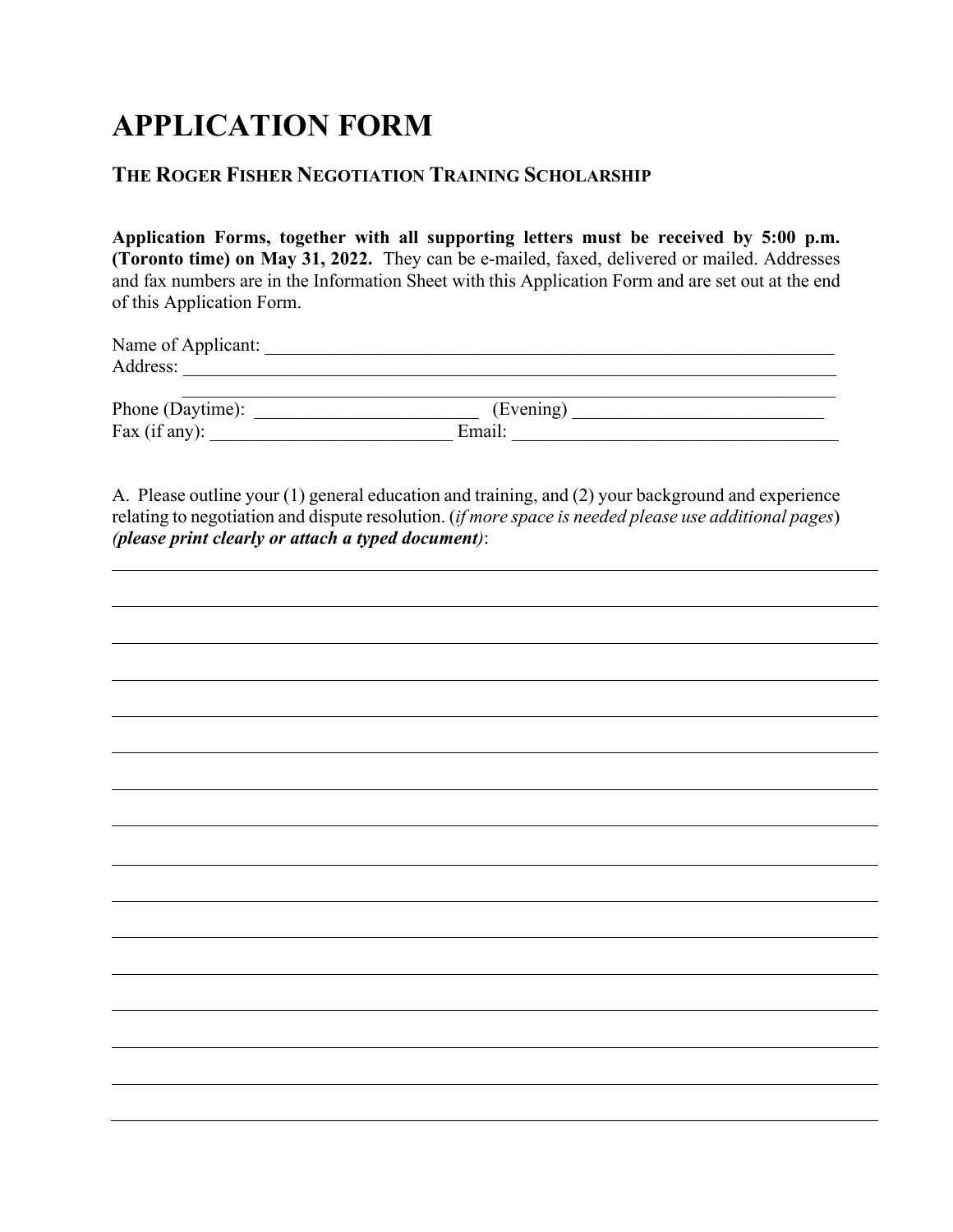B. Please explain the ways in which you satisfy each of the Eligibility criteria outlined on the Information Sheet (in addition to the requirement for Ontario residency), namely:

- (1) why you would not otherwise be able to obtain negotiation training;
- (2) how you have demonstrated an interest in negotiation skills and dispute resolution;
- (3) how the community at-large, and/or public interest, community, or pro bono organizations or companies with which you are involved would benefit from you strengthening your negotiation and dispute resolution skills; and
- (4) how you would benefit personally from negotiation training. (*if more space is needed please use additional pages*) *(please print clearly or attach a typed document)*: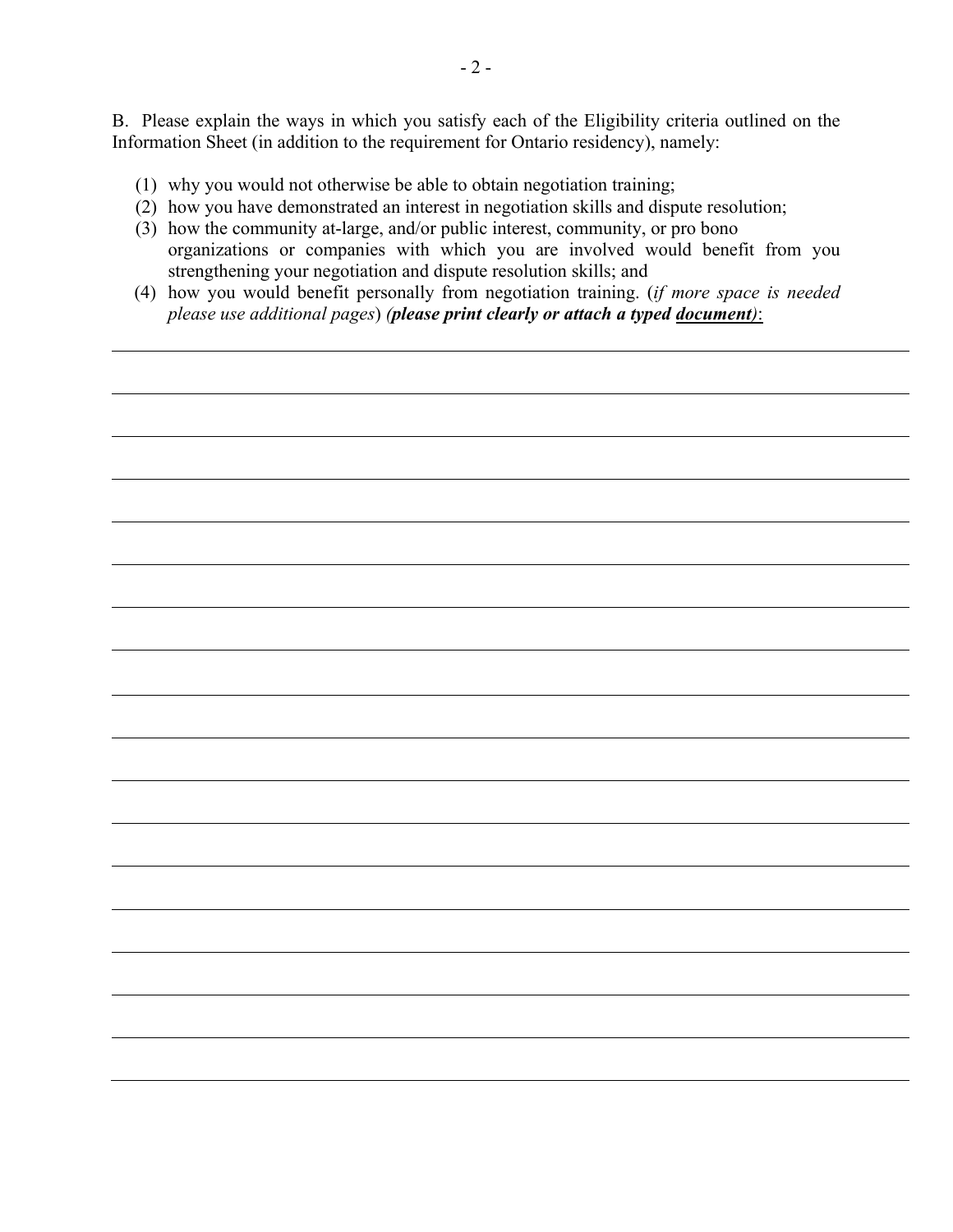C. Equality, Diversity and Inclusion - The Roger Fisher Negotiation Training Scholarship is committed to promoting equality, diversity and inclusion. To help ensure these principles are considered in our process we are including the following voluntary questions.

### **Voluntary Question:**

 $\Box$  Male  $\left[\begin{array}{c} 1 \\ 1 \end{array}\right]$ Female  $\Box$  Choose not to identify  $\overline{\phantom{a}}$ Other \_\_\_\_\_\_\_\_\_\_\_\_\_\_\_\_\_

**Voluntary Question:** Please check any of the following characteristics that apply to you:

- Indigenous (including First Nations, Inuit, Métis)
- $\Box$  Racialized
- $\hfill$  2SLGBTQIA+
- Francophone
- $\Box$  Person with a Disability
- Other \_\_\_\_\_\_\_\_\_\_\_\_\_\_\_\_\_\_\_\_\_\_\_\_

D. Please list the following information for each letter of support that accompanies this Application and attach those letters to this Application. *(if more space is needed please use additional pages) (please print clearly or attach a typed document)*:

| 1. Author:<br><u> 1989 - Johann Stoff, deutscher Stoffen und der Stoffen und der Stoffen und der Stoffen und der Stoffen und der Stoffen und der Stoffen und der Stoffen und der Stoffen und der Stoffen und der Stoffen und der Stoffen und d</u> | Date: $\qquad \qquad$         |
|----------------------------------------------------------------------------------------------------------------------------------------------------------------------------------------------------------------------------------------------------|-------------------------------|
|                                                                                                                                                                                                                                                    |                               |
|                                                                                                                                                                                                                                                    |                               |
|                                                                                                                                                                                                                                                    | Name of Organization/Company: |
|                                                                                                                                                                                                                                                    | Date:                         |
|                                                                                                                                                                                                                                                    |                               |